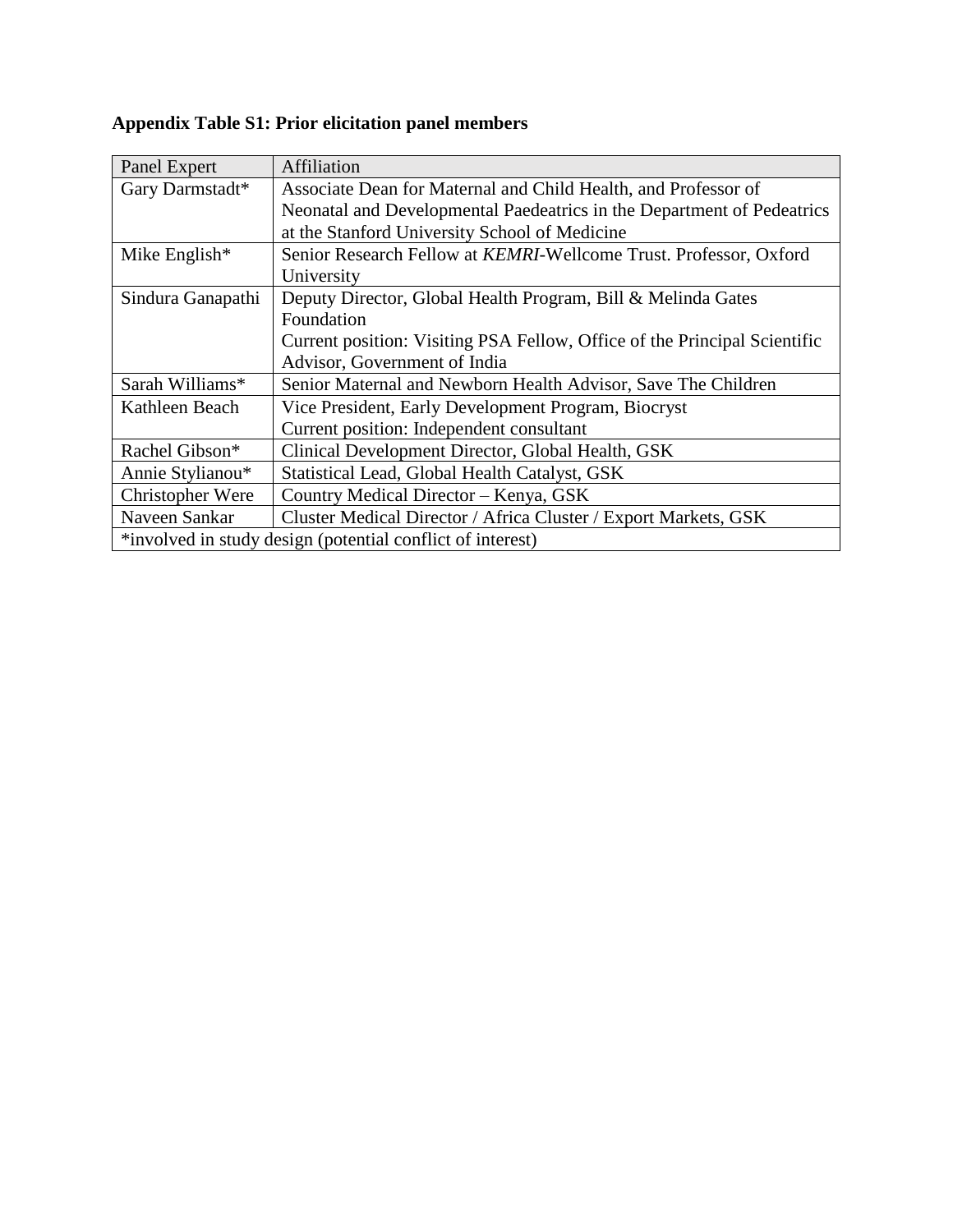# **Table S2. Summary of publications presented to prior elicitation panel**

| Publication                                                                                                                                                                                                                                           | Description                                                                                                                                                                                                                                                                                                                              | Location                                                                                                                               | Sample<br>size                                                                      | Interventions                                                                                                                                                                                                                                                                                               | <b>Effect Sizes</b>                                                                                                                                                                                         | Conclusions/findings                                                                                                                                                                                                                                                                                                                                                                                                                                                                                                                                                        | Limitations                                                                                                                                                                                                                                                                                                                                                                                                                                                                                                                                                                                                                                                           |
|-------------------------------------------------------------------------------------------------------------------------------------------------------------------------------------------------------------------------------------------------------|------------------------------------------------------------------------------------------------------------------------------------------------------------------------------------------------------------------------------------------------------------------------------------------------------------------------------------------|----------------------------------------------------------------------------------------------------------------------------------------|-------------------------------------------------------------------------------------|-------------------------------------------------------------------------------------------------------------------------------------------------------------------------------------------------------------------------------------------------------------------------------------------------------------|-------------------------------------------------------------------------------------------------------------------------------------------------------------------------------------------------------------|-----------------------------------------------------------------------------------------------------------------------------------------------------------------------------------------------------------------------------------------------------------------------------------------------------------------------------------------------------------------------------------------------------------------------------------------------------------------------------------------------------------------------------------------------------------------------------|-----------------------------------------------------------------------------------------------------------------------------------------------------------------------------------------------------------------------------------------------------------------------------------------------------------------------------------------------------------------------------------------------------------------------------------------------------------------------------------------------------------------------------------------------------------------------------------------------------------------------------------------------------------------------|
| Cleminson J,<br>McGuire W.<br>Topical<br>emollient for<br>preventing<br>infection in<br>preterm<br>infants.<br>Cochrane<br>Database<br>Syst Rev.<br>2016 Jan<br>29;2016(1):C<br>D001150.<br>doi:<br>10.1002/146<br>51858.CD00<br>1150.pub3.           | Cochrane Review<br>addressing the<br>question "Does the<br>topical application<br>of emollients<br>reduce the<br>incidence of<br>invasive infection<br>in preterm infants?"                                                                                                                                                              | Most<br>participants<br>were very<br>preterm<br>infants cared<br>for in health-<br>care facilities<br>in high-<br>income<br>countries. | 3089<br>infants<br>18 eligible<br>primary<br>publication<br>s (21 trial<br>reports) | Eleven trials (1184)<br>infants) assessed the<br>effect of sunflower,<br>sunflower seed, and<br>other vegetable oils.<br>Nine of these trials<br>were undertaken in<br>low- or middle-<br>income countries<br>and all were based in<br>health-care facilities<br>rather than home or<br>community settings. | Subgroup of trials<br>conducted in low- and<br>middle-income<br>countries: RR for<br>prevention of invasive<br>infection: 0.71 (0.51 to<br>$1.01$ ; RR for<br>mortality: 0.94<br>$(0.81 \text{ to } 1.08).$ | Analyses of these trial data<br>provided low quality evidence that<br>emollients prevent infection in<br>preterm infants but not mortality.<br>Since these interventions are low<br>cost, readily accessible and<br>generally acceptable, further<br>randomised controlled trials,<br>particularly in both community-<br>and health care facility-based<br>settings in low-income countries,<br>may be justified.                                                                                                                                                           | Most participants were very<br>preterm infants cared for in<br>health-care facilities in high-<br>income countries. The<br>epidemiology of invasive<br>infection in preterm or low birth<br>weight infants in low- or middle-<br>income countries differs from<br>that in high-income countries<br>(Zaidi 2005). The overall<br>incidence in low- or middle-<br>income countries is much higher<br>but infections are less likely to be<br>directly associated with intensive<br>care or invasive procedures.<br>Most infections are due to Gram-<br>negative bacilli and the<br>attributable mortality and<br>morbidity is greater than in high-<br>income settings. |
| Darmstadt<br>GL, Saha<br>SK, Ahmed<br>AS,<br>Chowdhury<br>MA, Law<br>PA, Ahmed<br>S, Alam MA,<br>Black RE,<br>Santosham<br>M. Effect of<br>topical<br>treatment<br>with skin<br>barrier-<br>enhancing<br>emollients on<br>nosocomial<br>infections in | A RCT to ascertain<br>whether application<br>of emollients to<br>enhance skin<br>barrier function<br>would prevent<br>nosocomial<br>infections in this<br>population $\left( < 33 \right)$<br>weeks) in<br>Bangladesh<br>Approx 300<br>neonates<br>randomised to daily<br>massage with<br>sunflower seed oil<br>$(n=159)$ or<br>Aquaphor | Bangladesh                                                                                                                             |                                                                                     | 497 infants Sunflower seed oil<br>$(n=159)$ or<br>Aquaphor<br>(petrolatum, mineral<br>oil, mineral wax,<br>lanolin alcohol;<br>$n=157$                                                                                                                                                                      | Adjusted incidence rate<br>ratio [IRR] 0.59, 95%<br>CI 0.37-0.96, p=0.032                                                                                                                                   | Overall, infants treated with<br>sunflower seed oil were 41% less<br>likely to develop nosocomial<br>infections than controls. Aquaphor<br>did not significantly reduce the<br>risk of infection.<br>Findings confirm that skin<br>application of sunflower seed oil<br>provides protection against<br>nosocomial infections in preterm<br>very low birthweight infants. The<br>low cost, availability, simplicity,<br>and effect of treatment make it an<br>important intervention for very<br>low birthweight infants admitted<br>to hospital in developing<br>countries. | Study had insufficient power to<br>assess the overall effect of<br>Aquaphor therapy on incidence<br>of nosocomial infections.                                                                                                                                                                                                                                                                                                                                                                                                                                                                                                                                         |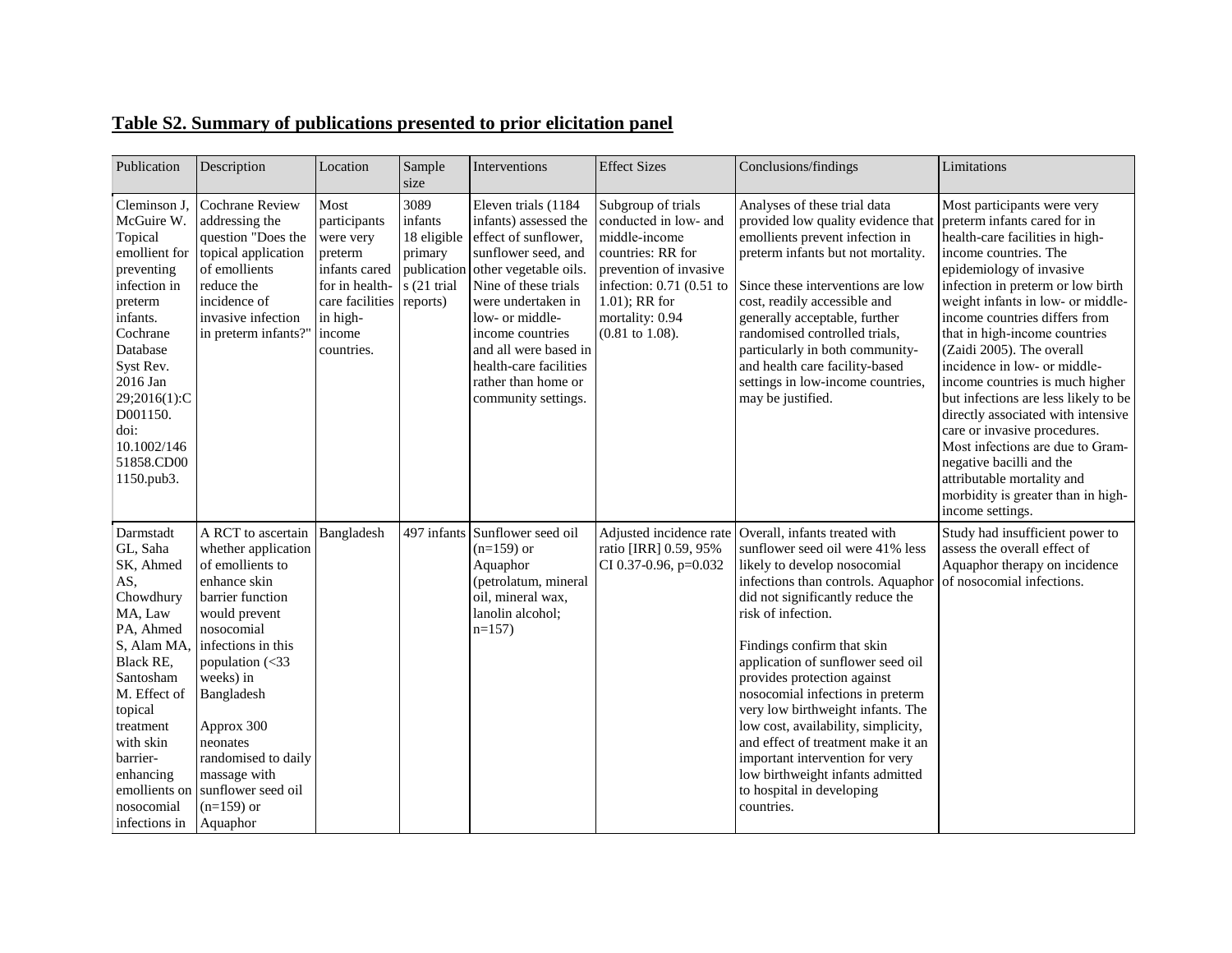| preterm<br>infants in<br>Bangladesh:<br>a randomised<br>controlled<br>trial. Lancet.<br>2005 Mar 19-<br>25;365(9464)<br>$:1039-45.$<br>doi:<br>10.1016/S01<br>$40-$<br>6736(05)711<br>40-5. PMID:<br>15781099.                                                                                                                                                                            | (petrolatum,<br>mineral oil, mineral<br>wax, lanolin<br>alcohol; $n=157$ ) to<br>look at bloodstream<br>proven infections |            |             |                                                                                                                                    |                                                                                                                                                                                                                                                                                                                                                                                                                                                                                     |                                                                                                                                   |                                                                                                                                                                                                                                                                                                  |
|-------------------------------------------------------------------------------------------------------------------------------------------------------------------------------------------------------------------------------------------------------------------------------------------------------------------------------------------------------------------------------------------|---------------------------------------------------------------------------------------------------------------------------|------------|-------------|------------------------------------------------------------------------------------------------------------------------------------|-------------------------------------------------------------------------------------------------------------------------------------------------------------------------------------------------------------------------------------------------------------------------------------------------------------------------------------------------------------------------------------------------------------------------------------------------------------------------------------|-----------------------------------------------------------------------------------------------------------------------------------|--------------------------------------------------------------------------------------------------------------------------------------------------------------------------------------------------------------------------------------------------------------------------------------------------|
| Darmstadt<br>GL, Saha<br>SK, Ahmed<br>AS, Choi Y,<br>Chowdhury<br>MA, Islam<br>M, Law PA,<br>Ahmed S.<br>Effect of<br>topical<br>emollient<br>treatment of<br>preterm<br>neonates in<br>Bangladesh<br>on invasion<br>of pathogens<br>into the<br>bloodstream.<br>Pediatr Res.<br>2007<br>May;61(5 Pt<br>1):588-93.<br>doi:<br>10.1203/pdr.<br>0b013e31804<br>59f75.<br>PMID:<br>17413870. | Paper examines<br>skin and blood<br>flora to gain<br>insights into barrier<br>function in<br>preventing<br>infection      | Bangladesh | 496 infants | Sunflower seed oil<br>$(n = 159)$ , or<br>Aquaphor<br>(petrolatum, mineral<br>oil, mineral wax,<br>lanolin alcohol ( $n =$<br>156) | Skin condition scores<br>at 3 d were better in<br>patients<br>treated with either<br>emollient compared<br>with untreated controls;<br>however,<br>skin flora was similar<br>across the groups. The<br>SSO group<br>showed a 72% elevated<br>odds of having a false-<br>positive (FP) skin<br>culture associated with<br>a negative blood<br>culture (i.e. skin flora<br>was blocked at the skin<br>surface from entering<br>into the blood)<br>compared with the<br>control group. | Topical therapy with SSO reduced<br>the passage of pathogens from the<br>skin surface into the bloodstream<br>of preterm infants. | Unable to measure<br>transepidermal water loss in the<br>study setting, and thus direct,<br>definitive data on skin barrier<br>function was lacking in this<br>study. However, the data on skin<br>condition suggests that skin<br>barrier function was improved in<br>infants treated with SSO. |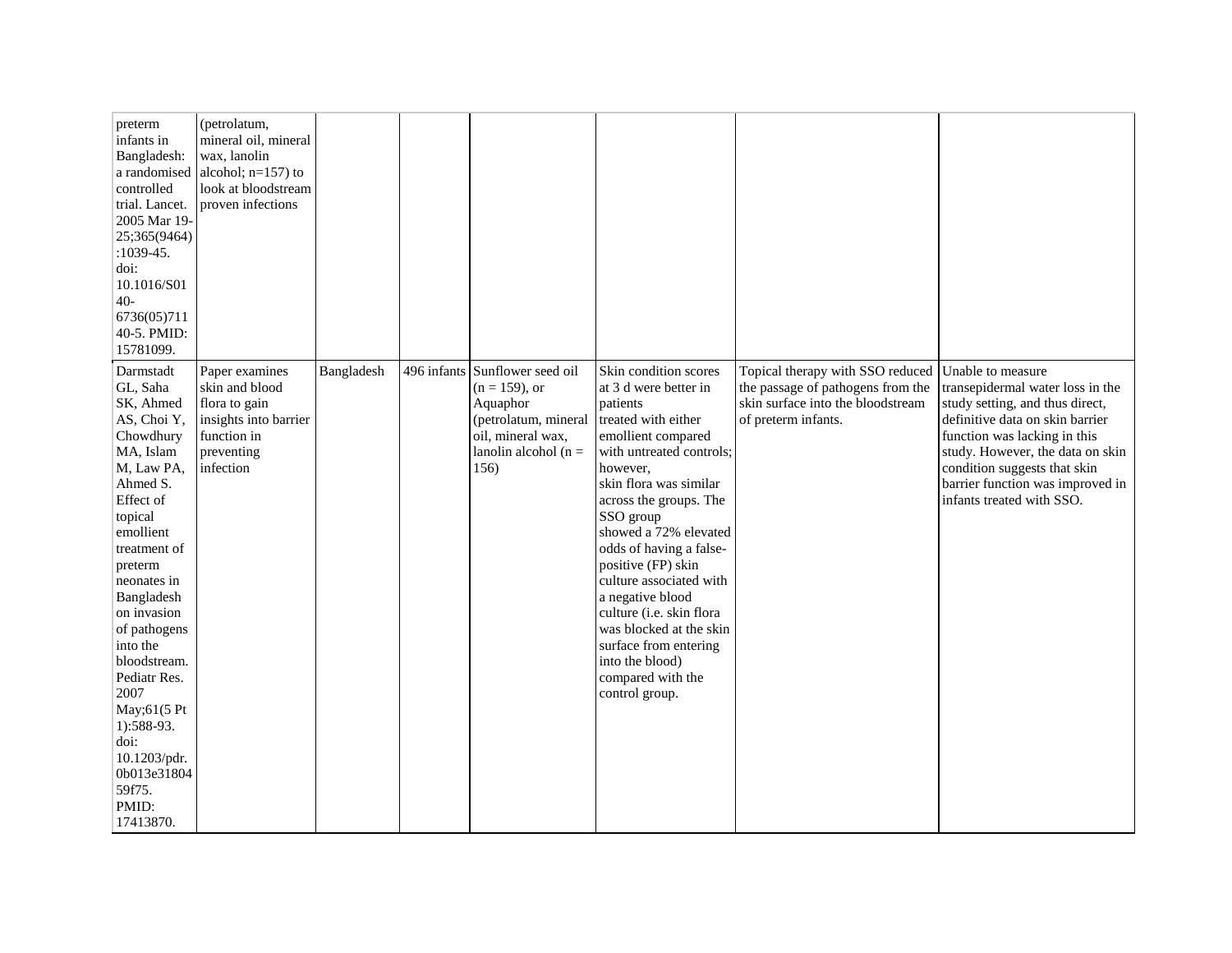| Darmstadt<br>GL, Ahmed<br>S, Ahmed<br>AS, Saha<br>SK.<br>Mechanism<br>for<br>prevention of<br>infection in<br>preterm<br>neonates by<br>topical<br>emollients: a<br>randomized,<br>controlled<br>clinical trial.<br>Pediatr Infect<br>Dis J. 2014<br>Nov;33(11):1<br>124-7. doi:<br>10.1097/INF.<br>00000000000<br>00423.<br>PMID:<br>24853544. | Paper looks at the<br>importance of early<br>initiation of<br>treatment                                                                                                                                                  | Bangladesh |     | 491 infants High-linoleate SSO<br>$(n = 154)$ (Omega<br>Nutrition,<br>Bellingham, WA),<br>and Aquaphor ( $n =$<br>159) (petroleum,<br>mineral oil, mineral<br>wax and lanolin<br>alcohol) (Beiersdorf,<br>Norwalk, CT). | skin condition was<br>significantly lower ( $P <$<br>0.05) in both emollient<br>arms compared with<br>the untreated control<br>group. Emollients<br>reduced the incidence<br>of infection only when<br>the skin had no signs of<br>deterioration.<br>Adjusted odds ratio of<br>skin score for infection<br>was 1.32 (95%<br>confidence interval:<br>$1.06-1.65$ ). Aquaphor<br>incidence rate ratio:<br>0.43 (95% confidence<br>interval: 0.19-0.97)<br>Sunflower seed oil<br>incidence rate ratio:<br>$0.46$ (95% confidence<br>interval: 0.21-0.99). | Rate of deterioration of $(1)$ Skin score increased over time<br>during the neonatal period,<br>indicative of deterioration of skin<br>integrity; (2) emollient therapy<br>significantly reduced the rise in<br>skin score, reflecting protection<br>from skin injury; (3) risk of<br>bloodstream infection increased<br>significantly with compromise in<br>skin integrity; (4) the protective<br>effect of emollient therapy with<br>regard to infection was seen only<br>in the absence of skin injury<br>(when the skin score is $0$ ) and $(5)$<br>results were similar for an<br>emollient that is inert in the skin<br>(Aquaphor) and one that is<br>metabolically active (SSO). These<br>observations support the<br>hypothesis that emollients act by<br>preserving skin integrity.<br>Furthermore, these data suggest<br>that once skin injury occurs<br>emollients do little to protect from<br>pathogens gaining access to<br>portals of entry in the skin and to<br>the bloodstream to cause invasive<br>infections. Thus, these findings<br>highlight the importance of early<br>initiation and regular applications<br>of emollients to maintain skin<br>integrity and protect the skin from<br>injury. | Results suggest that a direct<br>measure of skin injury may be<br>more predictive of the ability of<br>an emollient to provide<br>protection from infection. This<br>study used a crude visual<br>measure of skin condition;<br>innovation in measures of skin<br>integrity are needed to define<br>biomarkers which more<br>accurately predict the ability of<br>emollients to improve human<br>health outcomes such as serious<br>infections. |
|-------------------------------------------------------------------------------------------------------------------------------------------------------------------------------------------------------------------------------------------------------------------------------------------------------------------------------------------------|--------------------------------------------------------------------------------------------------------------------------------------------------------------------------------------------------------------------------|------------|-----|-------------------------------------------------------------------------------------------------------------------------------------------------------------------------------------------------------------------------|--------------------------------------------------------------------------------------------------------------------------------------------------------------------------------------------------------------------------------------------------------------------------------------------------------------------------------------------------------------------------------------------------------------------------------------------------------------------------------------------------------------------------------------------------------|------------------------------------------------------------------------------------------------------------------------------------------------------------------------------------------------------------------------------------------------------------------------------------------------------------------------------------------------------------------------------------------------------------------------------------------------------------------------------------------------------------------------------------------------------------------------------------------------------------------------------------------------------------------------------------------------------------------------------------------------------------------------------------------------------------------------------------------------------------------------------------------------------------------------------------------------------------------------------------------------------------------------------------------------------------------------------------------------------------------------------------------------------------------------------------------------------------------------|-------------------------------------------------------------------------------------------------------------------------------------------------------------------------------------------------------------------------------------------------------------------------------------------------------------------------------------------------------------------------------------------------------------------------------------------------|
| Salam RA,<br>Darmstadt<br>GL, Bhutta<br>ZA. Effect of<br>emollient<br>therapy on<br>clinical<br>outcomes in<br>preterm<br>neonates in<br>Pakistan: a                                                                                                                                                                                            | A RCT to assess<br>efficacy of coconut<br>oil in a cohort<br>$(n=258)$ of hospital<br>born preterm<br>infants<br>Preterm infants $>26$<br>and $<$ 37 weeks and<br>weighing $>750g$<br>Conducted in<br>Pakistan conducted | Pakistan   | 258 | Coconut oil $(n=128)$                                                                                                                                                                                                   | Unadjusted hazard for<br>developing hospital-<br>acquired infection in<br>the control group was<br>4.7 (95% CI 1.8 to<br>12.4) compared with<br>the intervention group.<br>Hazard for hospital-<br>acquired infection in<br>the control group was<br>6.0 (95% CI 2.3 to 16)                                                                                                                                                                                                                                                                            | Topical emollient therapy was<br>effective in maintaining skin<br>integrity and reducing the risk of<br>bloodstream infection in preterm<br>infants in a tertiary hospital setting<br>in Pakistan.                                                                                                                                                                                                                                                                                                                                                                                                                                                                                                                                                                                                                                                                                                                                                                                                                                                                                                                                                                                                                     | Appropriate placebo to compare<br>the effect of CO to could not be<br>developed, the physicians and<br>nurses could not be blinded to<br>administration of emollient as<br>they were present in the NICU<br>and nursery around-the-clock and<br>the loss to follow-up was higher<br>than expected (10%).                                                                                                                                        |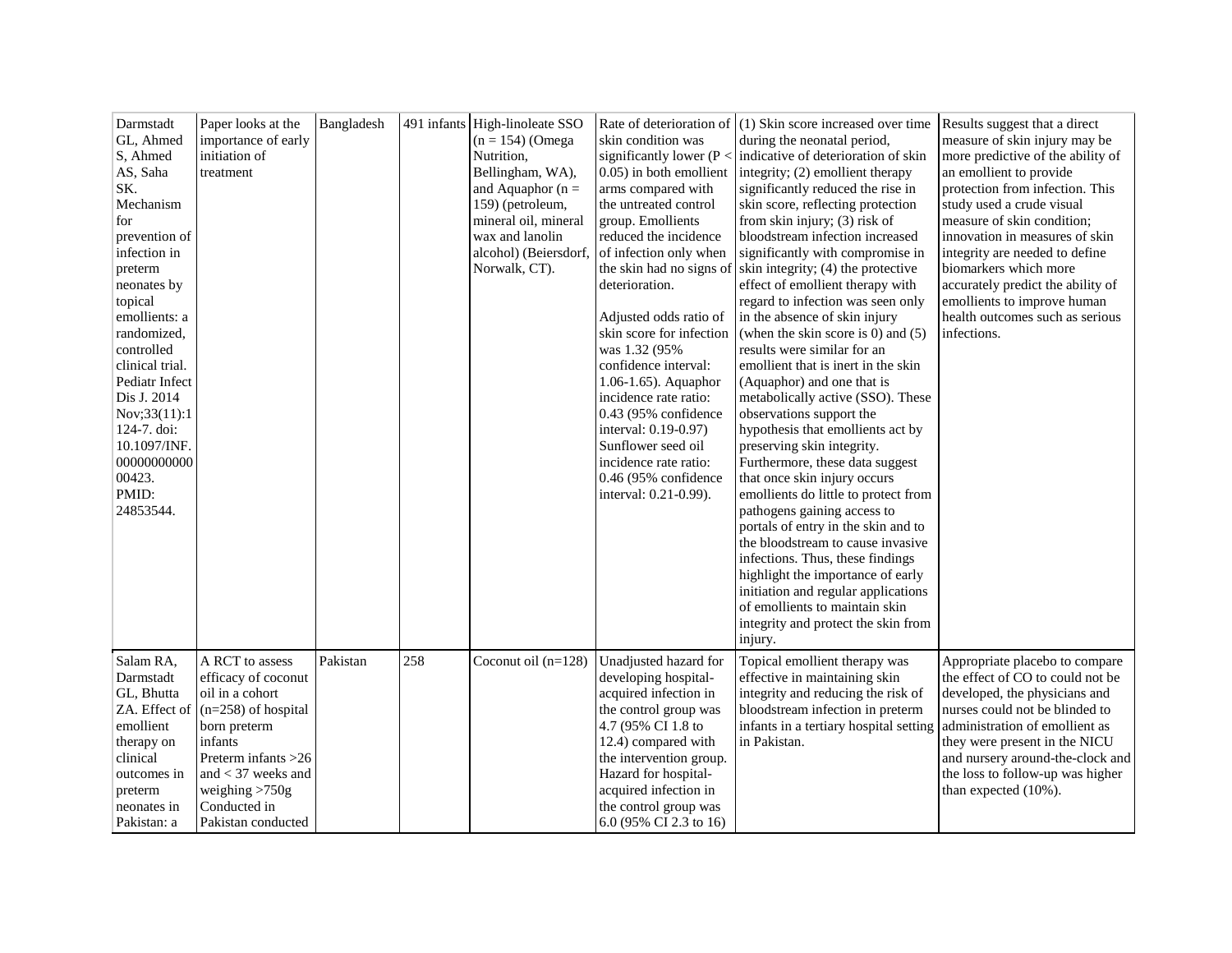| randomised<br>controlled<br>trial. Arch<br>Dis Child<br>Fetal<br>Neonatal Ed.<br>2015<br>May;100(3):<br>F210-5. doi:<br>10.1136/arch<br>dischild-<br>2014-<br>307157.<br>Epub 2015<br>Jan 30.<br>PMID:<br>25637007.                                                                                                                      | between 2011-<br>2012.                                                                                                                 |                          |                                             |                                                  | compared with the<br>intervention group.<br>Mean weight gain was<br>11.3 g/day higher $(95\%$<br>CI 8.1 to 14.6,<br>$p<0.0001$ )                                                                                                                                                                                                                                                                                                                                   |                                                                                                                                                                                                                                                                                                                                                     |                                                                                                                                                                                                                                                                                                                                               |
|------------------------------------------------------------------------------------------------------------------------------------------------------------------------------------------------------------------------------------------------------------------------------------------------------------------------------------------|----------------------------------------------------------------------------------------------------------------------------------------|--------------------------|---------------------------------------------|--------------------------------------------------|--------------------------------------------------------------------------------------------------------------------------------------------------------------------------------------------------------------------------------------------------------------------------------------------------------------------------------------------------------------------------------------------------------------------------------------------------------------------|-----------------------------------------------------------------------------------------------------------------------------------------------------------------------------------------------------------------------------------------------------------------------------------------------------------------------------------------------------|-----------------------------------------------------------------------------------------------------------------------------------------------------------------------------------------------------------------------------------------------------------------------------------------------------------------------------------------------|
| Salam RA,<br>Das JK,<br>Darmstadt<br>GL, Bhutta<br>ZA.<br>Emollient<br>therapy for<br>preterm<br>newborn<br>infants--<br>evidence<br>from the<br>developing<br>world. BMC<br>Public<br>Health.<br>2013;13<br>Suppl<br>3(Suppl<br>3):S31. doi:<br>10.1186/147<br>$1 - 2458 - 13$<br>S3-S31.<br>Epub 2013<br>Dec 20.<br>PMID:<br>24564550; | A systematic<br>review of literature<br>(published up to<br>December 2012)<br>describing the<br>effectiveness of<br>emollient therapy. | <b>LMIC</b><br>countries | 7 studies<br>and 1<br>unpublishe<br>d trial | Sunflower, coconut,<br>soybean or mineral<br>oil | Topical emollient<br>therapy significantly<br>reduced neonatal<br>mortality by 27% (RR:<br>0.73, 95% CI: 0.56,<br>0.94) and hospital<br>acquired infection by<br>50% (RR: 0.50, 95%<br>CI: 0.36, 0.71). There<br>were significant<br>increases in weight (g)<br>(MD: 98.04, 95% CI:<br>42.64, 153.45) and<br>weight gain (g/kg/day)<br>(MD: 1.57, 95% CI:<br>0.79, 2.36), whereas<br>the impacts were non-<br>significant for length<br>and head<br>circumference. | Emollient therapy is associated<br>with improved weight gain,<br>reduced risk of infection and<br>associated newborn mortality in<br>preterm neonates and is a<br>potentially promising intervention<br>for use in low resource settings.<br>Large scale effectiveness trials are<br>required to further assess the<br>impact of this intervention. | Had data on mortality but since<br>the evidence was weak, we used<br>hospital acquired infection<br>(severe morbidity) as a proxy for<br>neonatal mortality and propose<br>that topical emollient therapy for<br>preterm neonates can reduce<br>neonatal infection related<br>mortality by 50% among preterm<br>neonates <37 weeks gestation. |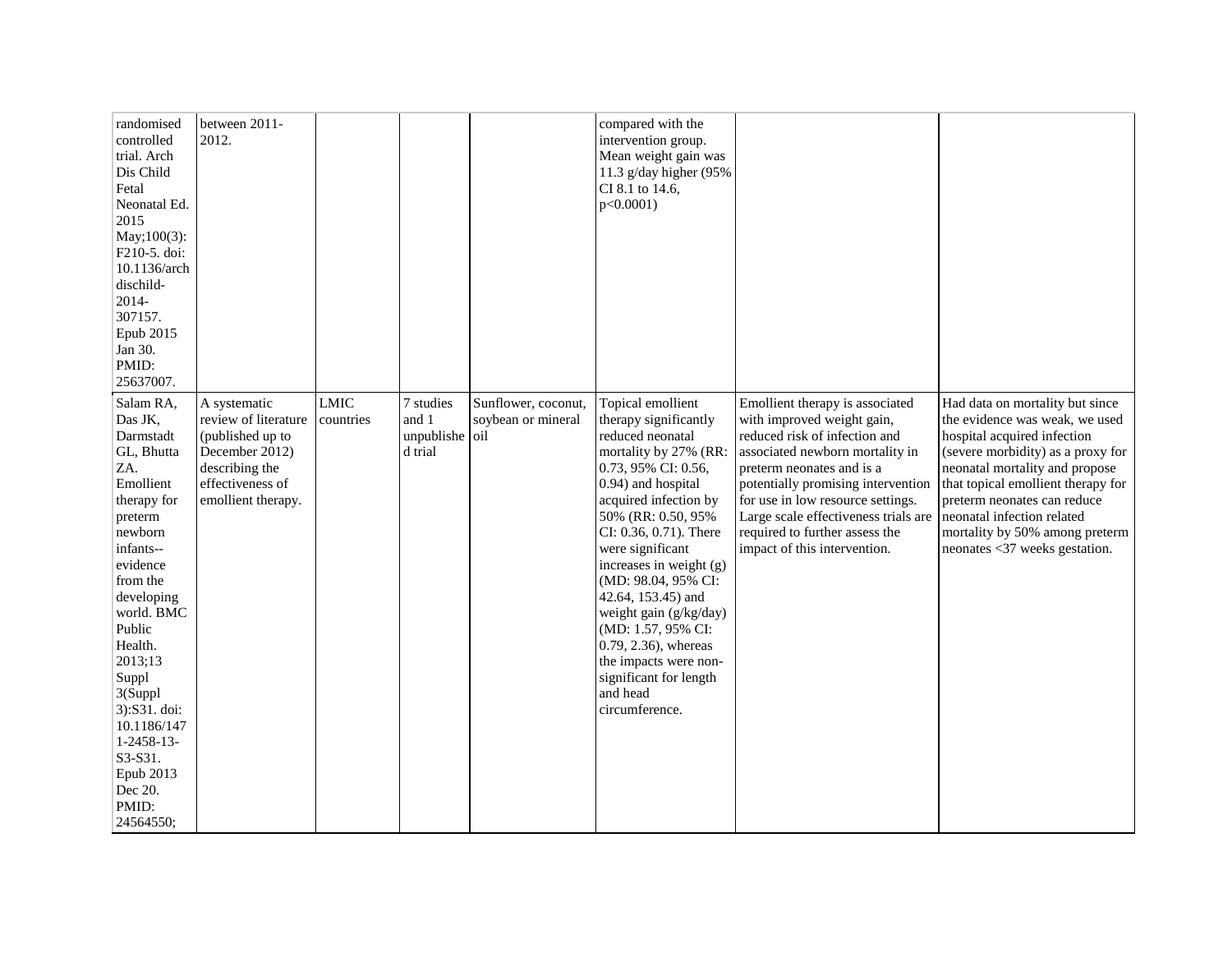| PMCID:<br>PMC387812<br>4.                                                                                                                                                                                                                                                                                                                                                                                                |                                                                                                                                                      |                          |                         |                                                                                                                            |                                                                                                                                                                                                                                                                                                                                                                                                                                                                                                                                                                                                                                                                                                          |                                                                                                                                                                                                                                                                                                                                                                                                                                                                                                                                                               |                                                                                                                                                                                                                                                                                                                                  |
|--------------------------------------------------------------------------------------------------------------------------------------------------------------------------------------------------------------------------------------------------------------------------------------------------------------------------------------------------------------------------------------------------------------------------|------------------------------------------------------------------------------------------------------------------------------------------------------|--------------------------|-------------------------|----------------------------------------------------------------------------------------------------------------------------|----------------------------------------------------------------------------------------------------------------------------------------------------------------------------------------------------------------------------------------------------------------------------------------------------------------------------------------------------------------------------------------------------------------------------------------------------------------------------------------------------------------------------------------------------------------------------------------------------------------------------------------------------------------------------------------------------------|---------------------------------------------------------------------------------------------------------------------------------------------------------------------------------------------------------------------------------------------------------------------------------------------------------------------------------------------------------------------------------------------------------------------------------------------------------------------------------------------------------------------------------------------------------------|----------------------------------------------------------------------------------------------------------------------------------------------------------------------------------------------------------------------------------------------------------------------------------------------------------------------------------|
| Darmstadt<br>GL, Saha<br>SK, Ahmed<br>AS, Ahmed<br>S,<br>Chowdhury<br>MA, Law<br>PA,<br>Rosenberg<br>RE, Black<br>RE,<br>Santosham<br>M. Effect of<br>skin barrier<br>therapy on<br>neonatal<br>mortality<br>rates in<br>preterm<br>infants in<br>Bangladesh:<br>randomized,<br>controlled,<br>clinical trial.<br>Pediatrics.<br>2008<br>Mar;121(3):5<br>22-9. doi:<br>10.1542/peds<br>.2007-0213.<br>PMID:<br>18310201. | A RCT to evaluate<br>topical application<br>of emollients to<br>improve survival<br>rates among<br>hospitalized<br>preterm infants<br>$(<$ 33 weeks) | Bangladesh               | 497                     | Sunflower seed oil<br>$(n=159)$ or<br>Aquaphor<br>(petrolatum, mineral<br>oil, mineral wax,<br>lanolin alcohol; n=<br>157) | The overall mortality<br>rate among all patients<br>enrolled in the trial was<br>64%. The neonatal<br>mortality rate was<br>significantly reduced<br>$(P = .042)$ , by 26%, in<br>infants treated with<br>SSO (hazard-adjusted<br>ratio: 0.74; 95% CI:<br>$0.55-0.99$ ). Treatment<br>with Aquaphor also<br>significantly reduced<br>mortality rates, by 32%<br>(hazard-adjusted ratio:<br>0.67; 95% CI: 0.51-<br>0.92; $P = .013$ ). In very<br>preterm infants<br>(gestational age of $<$ 32<br>weeks; $n = 371$ ),<br>mortality rates were<br>reduced by 31% (95%<br>CI: $6\% - 50\%$ ; P = .021)<br>and 38% (95% CI:<br>$13\% - 55\%$ ; P = .005)<br>by SSO and Aquaphor<br>treatment, respectively. | Treatment with sunflower seed oil<br>resulted in a statistically<br>significant 26% reduction in<br>mortality rates, compared with<br>infants not receiving topical<br>emollient therapy. Aquaphor<br>therapy also significantly reduced<br>mortality rates, by 32%.<br>Topical therapy with skin barrier-<br>enhancing emollients improved<br>survival rates among preterm<br>hospitalized infants in Bangladesh.<br>This study provides evidence for<br>the implementation of topical<br>therapy for high-risk preterm<br>neonates in developing countries. | This study had sufficient but<br>limited power to detect<br>differences in neonatal mortality<br>rates among treatment groups.<br>Further investigation of this<br>intervention is warranted,<br>including phase 4 studies to<br>evaluate the implementation of<br>this intervention in several<br>developing-country hospitals. |
| Pupala SS,<br>Rao S,<br>Strunk T,<br>Patole S.<br>Topical<br>application<br>of coconut<br>oil to the skin                                                                                                                                                                                                                                                                                                                | Systemic review of<br>coconut oil<br>Majority of trials.<br>Included normal<br>term infants.                                                         | <b>LMIC</b><br>countries | 727 infants<br>7 trials | Coconut oil or<br>control                                                                                                  | Meta-analysis using<br>random effects model<br>found significantly<br>lower incidence of<br>hospital-acquired blood<br>stream infections<br>(HABSI) in the<br>coconut oil group                                                                                                                                                                                                                                                                                                                                                                                                                                                                                                                          | Overall, infants in the coconut oil<br>group had decreased water loss,<br>decreased infection rates, better<br>growth and skin condition. There<br>were no significant adverse effects<br>associated with coconut oil<br>application.                                                                                                                                                                                                                                                                                                                         | The overall quality of evidence<br>was considered moderate for the<br>outcome of HABSI and low for<br>the outcome of physical growth<br>based on GRADE guidelines.                                                                                                                                                               |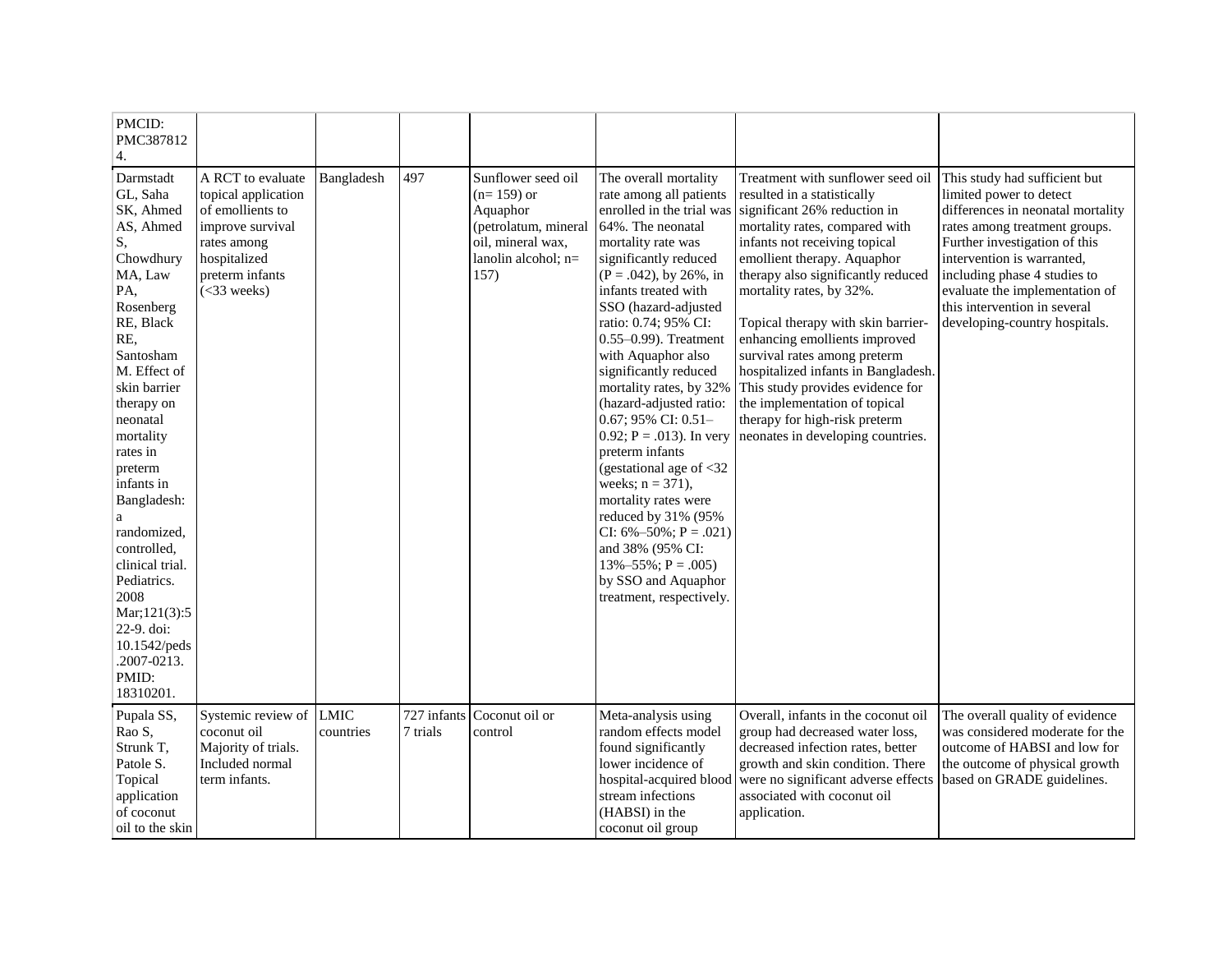| of preterm<br>infants: a<br>systematic<br>review. Eur J<br>Pediatr. 2019<br>Sep;178(9):1<br>317-1324.<br>doi:<br>10.1007/s004<br>$31-019-$<br>03407-7.<br>Epub 2019<br>Jul 2. PMID:<br>31267223.                                                                                                                |                                                                                                                                                                                                       |                                                                                                                                                     |             |                                                                                                                                                                                             | $(11/164 \text{ vs } 32/166)$ ;<br>relative risk 0.35, 95%<br>confidence interval<br>0.18, 0.67, $p = 0.001$ ;<br>$I2 = 0\%$ , two RCTs). | Topical application of coconut oil<br>may reduce the risk of infection<br>and improve weight gain and skin<br>condition in preterm infants.<br>However, the quality of evidence<br>was considered to be moderate to<br>low based on GRADE guidelines.                                                                                                                                                                                                                                                                                                                                                                                                                                                                                                                                                                                                                                                                                                       |                |
|-----------------------------------------------------------------------------------------------------------------------------------------------------------------------------------------------------------------------------------------------------------------------------------------------------------------|-------------------------------------------------------------------------------------------------------------------------------------------------------------------------------------------------------|-----------------------------------------------------------------------------------------------------------------------------------------------------|-------------|---------------------------------------------------------------------------------------------------------------------------------------------------------------------------------------------|-------------------------------------------------------------------------------------------------------------------------------------------|-------------------------------------------------------------------------------------------------------------------------------------------------------------------------------------------------------------------------------------------------------------------------------------------------------------------------------------------------------------------------------------------------------------------------------------------------------------------------------------------------------------------------------------------------------------------------------------------------------------------------------------------------------------------------------------------------------------------------------------------------------------------------------------------------------------------------------------------------------------------------------------------------------------------------------------------------------------|----------------|
| Kusari A,<br>Han AM,<br>Virgen CA,<br>Matiz C,<br>Rasmussen<br>M,<br>Friedlander<br>SF,<br>Eichenfield<br>DZ.<br>Evidence-<br>based skin<br>care in<br>preterm<br>infants.<br>Pediatr<br>Dermatol.<br>2019<br>Jan;36(1):16-<br>23. doi:<br>$10.1111$ /pde.<br>13725. Epub<br>2018 Dec 12.<br>PMID:<br>30548578. | Evidence-based<br>review of the<br>literature on skin<br>care of preterm<br>neonates<br>This paper talks to<br>skin development/<br>gestational age and<br>weight $-1.5$ kg $-32$ countries<br>weeks. | Papers<br>regarding the<br>use of<br>emollients on<br>premature<br>infant skin<br>care in<br>developing<br>took place in<br><b>LMIC</b><br>settings | 68 articles | General skincare in<br>preterm neonates<br>general skincare in<br>preterm neonates,<br>inluding emollients<br>and massage<br>(Sunflower seed oil,<br>Aquaphor, coconut<br>oil, mustard oil) | N/A                                                                                                                                       | Topical emollients, particularly<br>sunflower seed oil, appear to<br>reduce the incidence of skin<br>infections in premature<br>neonates-but only in developing<br>countries. In developed countries,<br>studies suggest that topical<br>petrolatum ointment may increase<br>the risk of candidemia and<br>coagulase-negative<br>Staphylococcus infection in the<br>preterm population, perhaps by<br>creating a milieu similar to<br>occlusive dressings. For preterm<br>infants with catheters, povidone-<br>iodine and chlorhexidine are<br>comparably effective at preventing<br>catheter colonization.<br>Compared to term infants, preterm<br>infants possess fragile skin<br>barriers and are particularly<br>susceptible to environmental<br>fluctuations and infectious assault,<br>and thus are in greater need of<br>appropriate prophylactic and<br>therapeutic interventions.<br>Highlight the need for high-quality<br>research in this area. | None outlined. |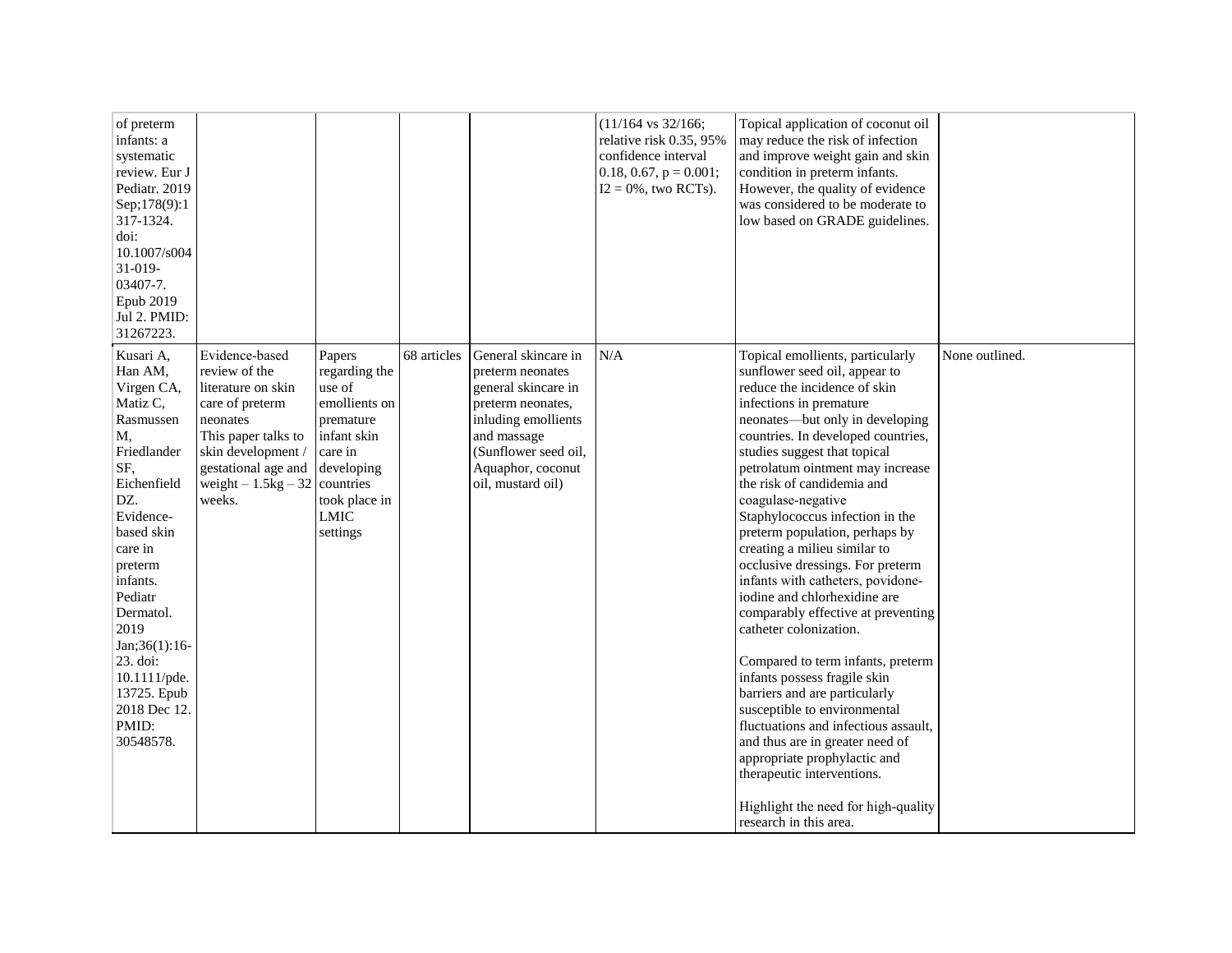| Nangia S,<br>Paul VK,<br>Deorari AK,<br>Sreenivas V,<br>Agarwal R,<br>Chawla D.<br><b>Topical Oil</b><br>Application<br>and Trans-<br>Epidermal<br>Water Loss<br>in Preterm<br>Very Low<br><b>Birth Weight</b><br>Infants-A<br>Randomized<br>Trial. J Trop<br>Pediatr. 2015<br>Dec: 61(6): 41<br>$4-20$ . doi:<br>$10.1093$ /trop<br>ej/fmv049.<br>Epub 2015<br>Sep 3.<br>PMID:<br>26338490. | Randomized trial in India<br>very low birth<br>weight (VLBW)<br>neonates (750-<br>1500g) conducted<br>in 2006. Seventy-<br>four neonates<br>randomised to<br>receive coconut oil<br>(without massage)<br>or standard of care<br>Study looked at<br>whether TEWL<br>was reduced in the<br>Oil group Lower<br>TEWL in the Oil<br>group indicates<br>protective effect of<br>oil on the skin and<br>is believed to be<br>key to optimal<br>management and<br>improved outcome |        | 74 infants                                                                                                       | Coconut oil                                           | Birth weight (g;<br>mean $\pm$ SD: 1213 + 214<br>vs. $1164 + 208$ , p<br>$= 0.31$ , gestation<br>[week; median<br>(interquartile range):<br>32 (31-33) vs. 32 (29-<br>33), $p = 0.10$ and<br>other baseline variables<br>were comparable.<br>TEWL was<br>significantly reduced<br>(g/m 2/h, mean)<br>difference: -6.80, 95%<br>confidence interval:<br>$-3.48, -10.15; p$<br>$< 0.01$ ) with better<br>skin condition and<br>lower bacterial growth<br>in the Oil group (20%<br>vs. $60\%, p < 0.01$ ). | Coconut oil application<br>accelerates the physiological<br>decline in TEWL during first<br>week of life, reduces skin<br>colonization and results in a better<br>skin condition.                                                                                                                                                                                                                                                                                                 | Small sample size. |
|----------------------------------------------------------------------------------------------------------------------------------------------------------------------------------------------------------------------------------------------------------------------------------------------------------------------------------------------------------------------------------------------|----------------------------------------------------------------------------------------------------------------------------------------------------------------------------------------------------------------------------------------------------------------------------------------------------------------------------------------------------------------------------------------------------------------------------------------------------------------------------|--------|------------------------------------------------------------------------------------------------------------------|-------------------------------------------------------|---------------------------------------------------------------------------------------------------------------------------------------------------------------------------------------------------------------------------------------------------------------------------------------------------------------------------------------------------------------------------------------------------------------------------------------------------------------------------------------------------------|-----------------------------------------------------------------------------------------------------------------------------------------------------------------------------------------------------------------------------------------------------------------------------------------------------------------------------------------------------------------------------------------------------------------------------------------------------------------------------------|--------------------|
| Kanti V,<br>Grande C.<br>Stroux A,<br>Bührer C,<br>Blume-<br>Peytavi U,<br>Garcia<br>Bartels N.<br>Influence of<br>sunflower<br>seed oil on<br>the skin<br>barrier<br>function of<br>preterm<br>infants: a<br>randomized<br>controlled                                                                                                                                                       | RCT to investigate<br>the effect of<br>sunflower seed oil<br>on skin barrier<br>development in<br>low-birth-weight<br>premature infants<br>$<$ 37 weeks<br>gestation(1500-<br>2500g). Twenty-<br>two neonates<br>randomized to oil<br>or control group for<br>10 days postnatal.<br>The primary<br>outcome was<br>Trans-Epidermal                                                                                                                                          | Berlin | $22$ low-<br>birth-<br>weight<br>$(1500 -$<br>2500g)<br>and<br>premature<br>infants<br>$<$ 37 weeks<br>gestation | Sunflower seed oil<br>$(n=11)$ or control<br>$(n=11)$ | Original sample size<br>calculation was based<br>on an effect size of 1.0<br>(i.e. a difference in<br>means and a common<br>standard deviation, SD,<br>of 2), a power of 80%<br>and a 2-sided<br>significance level of<br>0.05. Due to the<br>recruitment difficulties<br>in this age group, 11<br>infants per group could<br>be included by the end<br>of the study period,<br>giving an effect size of<br>1.3, i.e. the SD being                                                                      | Skin pH decreased, while sebum<br>remained stable in both groups. In<br>group C, TEWL remained stable;<br>in group SSO, TEWL increased<br>significantly on the abdomen, leg<br>and buttock until day 11, followed<br>by a decrease after SSO<br>application had been stopped.<br>Abdomen SCH remained stable in<br>group C, but continuously<br>decreased in group SSO until day<br>21.<br>SSO application may retard<br>postnatal skin barrier maturation<br>in preterm infants. | Small sample size. |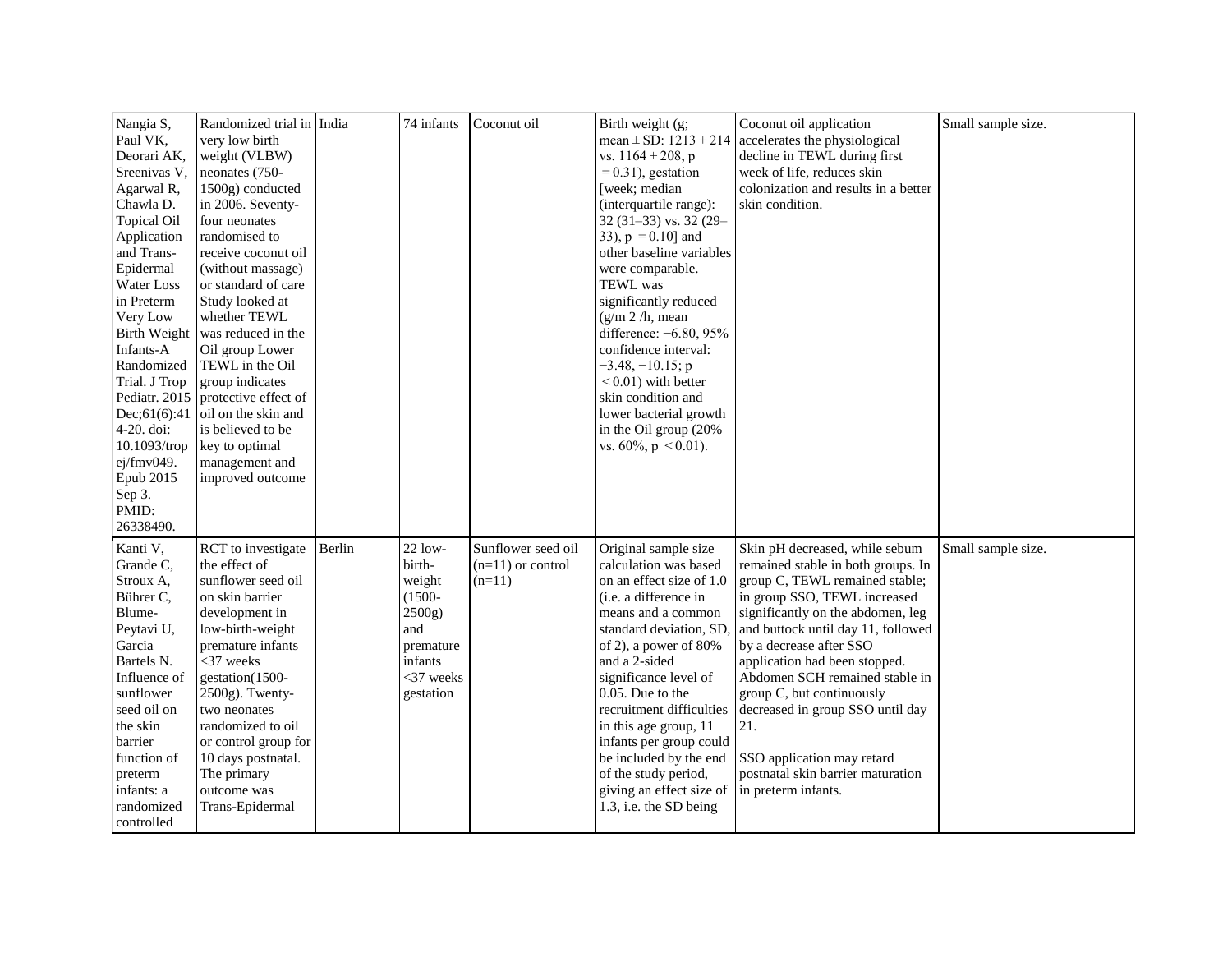| trial.<br>Dermatology<br>2014;229(3):<br>230-9. doi:<br>10.1159/000<br>363380.<br>Epub 2014<br>Oct 15.<br>PMID:<br>25323538.                                                                                                                                                                                                                                                                                                                                             | Water Loss<br>(TEWL)                                                                                                                                        |       |                                                         |                                                                          | 1.3-fold the difference<br>between study arms.                                                                                                                                                                                                                                                                                                                                                                                                    |                                                                                                                                                                                                                                                                                                                                                                                                                                                                                                                                                                                                                                                                                                                                                                                                                                                              |                                                                                                                                                                                                                         |
|--------------------------------------------------------------------------------------------------------------------------------------------------------------------------------------------------------------------------------------------------------------------------------------------------------------------------------------------------------------------------------------------------------------------------------------------------------------------------|-------------------------------------------------------------------------------------------------------------------------------------------------------------|-------|---------------------------------------------------------|--------------------------------------------------------------------------|---------------------------------------------------------------------------------------------------------------------------------------------------------------------------------------------------------------------------------------------------------------------------------------------------------------------------------------------------------------------------------------------------------------------------------------------------|--------------------------------------------------------------------------------------------------------------------------------------------------------------------------------------------------------------------------------------------------------------------------------------------------------------------------------------------------------------------------------------------------------------------------------------------------------------------------------------------------------------------------------------------------------------------------------------------------------------------------------------------------------------------------------------------------------------------------------------------------------------------------------------------------------------------------------------------------------------|-------------------------------------------------------------------------------------------------------------------------------------------------------------------------------------------------------------------------|
| Darmstadt<br>GL, Badrawi<br>N, Law PA,<br>Ahmed S.<br>Bashir M,<br>Iskander I,<br>Al Said D, El<br>Kholy A,<br>Husein MH,<br>Alam A,<br>Winch PJ,<br>Gipson R,<br>Santosham<br>M. Topically<br>applied<br>sunflower<br>seed oil<br>prevents<br>invasive<br>bacterial<br>infections in<br>preterm<br>infants in<br>Egypt: a<br>randomized,<br>controlled<br>clinical trial.<br>Pediatr Infect<br>Dis J. 2004<br>Aug;23(8):71<br>9-25. doi:<br>10.1097/01.i<br>nf.00001330 | RCT to assess<br>impact of<br>sunflower seed oil<br>on rates of<br>nosocomial<br>infection and<br>mortality in<br>preterm infants <34<br>weeks gestational. | Egypt | 103<br>preterm<br>infants<br>$<34$ weeks<br>gestational | Sunflower seed oil<br>$(n = 51)$ and topical<br>prophylaxis ( $n = 52$ ) | Sunflower seed oil<br>resulted in a significant<br>improvement in skin<br>condition ( $P = 0.037$ )<br>and a highly significant<br>reduction in the<br>incidence of<br>nosocomial infections<br>(adjusted incidence<br>ratio, 0.46; 95%<br>confidence interval,<br>$0.26 - 0.81$ ; P = 0.007)<br>compared with infants<br>not receiving topical<br>prophylaxis. There<br>were no reported<br>adverse events as a<br>result of topical<br>therapy. | Topical therapy with SSO was<br>safe and highly efficacious in<br>improving skin condition and<br>reducing the incidence of<br>nosocomial infections. Treatment<br>with sunflower seed oil resulted in<br>a significant improvement in skin<br>condition and a highly significant<br>reduction in the incidence of<br>nosocomial infections compared<br>with infants not receiving topical<br>prophylaxis. There were no<br>reported adverse events as a result<br>of topical therapy.<br>Given the low cost $(\sim$ \$.20 for a<br>course of therapy) and technologic<br>simplicity of the intervention and<br>the effect size observed in this<br>study, a clinical trial with<br>increased numbers of subjects is<br>indicated to evaluate the potential<br>of topical therapy to reduce<br>infections and save newborn lives<br>in developing countries. | Power of the study limited due to<br>high mortality rate. More than<br>60% of the patients died (64 of<br>103), curtailing the number of<br>surveillance days available for<br>observing an effect of the<br>emollient. |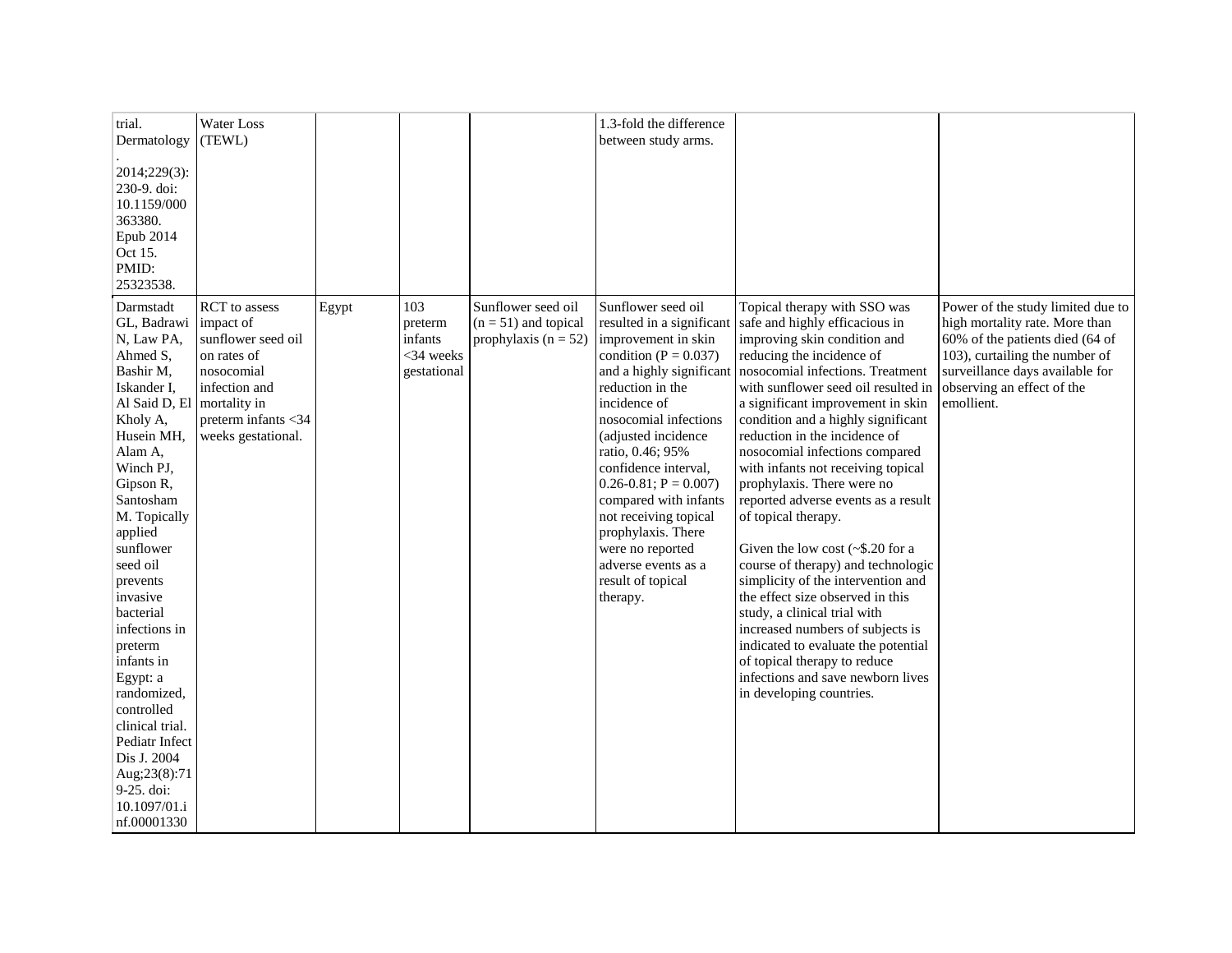| 47.50836.6f.<br>PMID:<br>15295221.                                                                                                                                                                                                                                                                                                                                        |                                                                                                                                             |            |                                                                                                       |                                                                                                                                   |                                                                                                                                                                                                                                                                                                                                                    |                                                                                                                                                                                                                                                                                                                                                                                                                                                                                                                                                                                                                                                                                                                                               |                                                                                                                                                                                                                                                                                                                                                                                                                                                                               |
|---------------------------------------------------------------------------------------------------------------------------------------------------------------------------------------------------------------------------------------------------------------------------------------------------------------------------------------------------------------------------|---------------------------------------------------------------------------------------------------------------------------------------------|------------|-------------------------------------------------------------------------------------------------------|-----------------------------------------------------------------------------------------------------------------------------------|----------------------------------------------------------------------------------------------------------------------------------------------------------------------------------------------------------------------------------------------------------------------------------------------------------------------------------------------------|-----------------------------------------------------------------------------------------------------------------------------------------------------------------------------------------------------------------------------------------------------------------------------------------------------------------------------------------------------------------------------------------------------------------------------------------------------------------------------------------------------------------------------------------------------------------------------------------------------------------------------------------------------------------------------------------------------------------------------------------------|-------------------------------------------------------------------------------------------------------------------------------------------------------------------------------------------------------------------------------------------------------------------------------------------------------------------------------------------------------------------------------------------------------------------------------------------------------------------------------|
| Darmstadt<br>GL, Mao-<br>Qiang M,<br>Chi E, Saha<br>SK, Ziboh<br>VA, Black<br>RE,<br>Santosham<br>M, Elias PM.<br>Impact of<br>topical oils<br>on the skin<br>barrier:<br>possible<br>implications<br>for neonatal<br>health in<br>developing<br>countries.<br>Acta<br>Paediatr.<br>2002;91(5):5<br>46-54. doi:<br>10.1080/080<br>35250275371<br>1678. PMID:<br>12113324. | Study investigated<br>the epidermal<br>barrier-enhancing<br>effects of various<br>vegetable oils in 6<br>to 8 wk old male,<br>hairless mice | <b>USA</b> | $6$ to $8$ wk-<br>oldm ale,<br>hairless<br>mice<br>(Hr/Hr,<br>Charles<br>River,<br>Cambridge<br>, MA) | Sunflower seed oil<br>$(n=12)$ , mustard oil<br>$(n=11)$ , olive oil<br>$(n=12)$ , soybean oil<br>$(n=10)$ , aquaphor<br>$(n=22)$ | N/A                                                                                                                                                                                                                                                                                                                                                | A single application of sunflower<br>seed oil significantly accelerated<br>skin barrier recovery within 1 h;<br>the effect was sustained 5 h after<br>application. In contrast, the other<br>vegetable oils tested (mustard,<br>olive and soybean oils) all<br>significantly delayed recovery of<br>barrier function compared with<br>control- or Aquaphor-treated skin.<br>Twice-daily applications of<br>mustard oil for 7 d resulted in<br>sustained delay of barrier<br>recovery. Moreover, adverse<br>ultrastructural changes were seen<br>under transmission electron<br>microscopy in keratin intermediate<br>filament, mitochondrial, nuclear,<br>and nuclear envelope structure<br>following a single application of<br>mustard oil. | Caution must be exercised in<br>extrapolating to the human<br>neonate based on results from the<br>tape-stripped hairless mouse<br>model.                                                                                                                                                                                                                                                                                                                                     |
| Topical<br>Emollient<br>therapy for<br>promotion of<br>newborn<br>health and<br>survival                                                                                                                                                                                                                                                                                  | Summary from<br>Professor Gary<br>Darmstadt on a<br>recent India<br>community-based<br>emollient trial.                                     | India      | 13,478 and<br>13,109<br>newborns                                                                      | Sunflower seed oil<br>$(n=4,096)$ , mustard<br>oil $(n=4,720)$                                                                    | Intervention infants<br>gained significantly<br>more weight by 0.95<br>g/kg/day (95% CI 0.07<br>1.82, $p=0.03$ ) than<br>comparison infants in<br>intention-to-treat<br>analysis and by 1.31<br>g/kg/d (95% CI 0.17-<br>2.46, p<0.02) in per<br>protocol analysis.<br>Restricted cubic spline<br>regression revealed the<br>largest differences in | SSO improved neonatal growth at<br>population-level, especially in<br>very low birth weight infants,<br>when used across the facility-<br>community continuum of care.<br>Given low adherence, further<br>research is needed to develop<br>innovative approaches to<br>improving demand for<br>recommended therapy inside<br>hospital as well as in community<br>settings.                                                                                                                                                                                                                                                                                                                                                                    | It was not possible to mask study<br>arm allocation to study workers<br>or participants. Thus, it is<br>possible that care provided to<br>SSO treated infants differed from<br>comparison infants in ways that<br>could not be accounted for.<br>However, researchers took a<br>number of measures throughout<br>the trial to minimize bias and<br>potential Hawthorne effect. Per-<br>protocol analysis may be subject<br>to bias. Measurement of<br>emollient use relied on |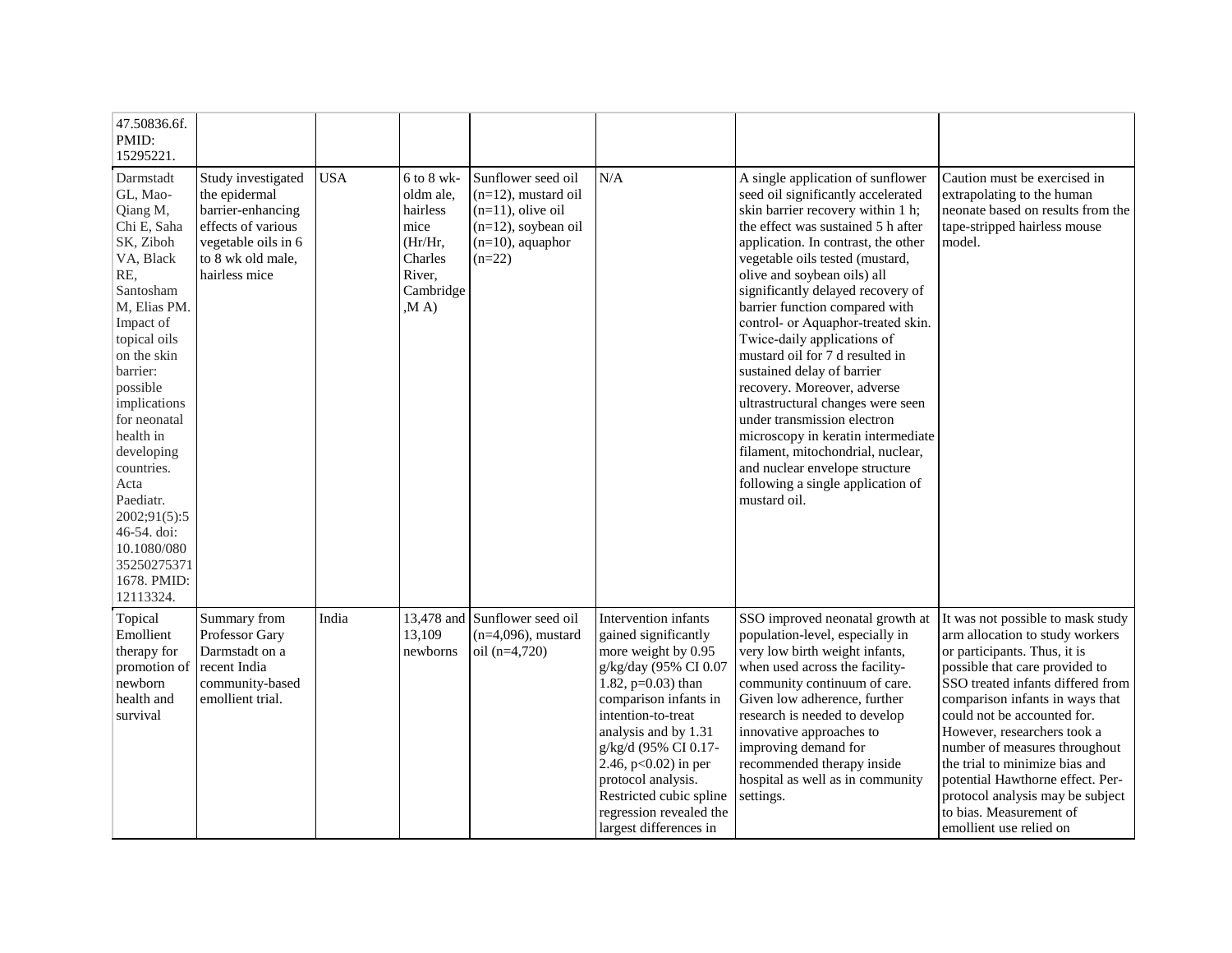|  |  | weight gain $-2-3$<br>$g/kg/day - occurred in$<br>infants $\langle 2000 \text{ g. No} \rangle$<br>group differences in<br>morbidities were found<br>by intention-to-treat<br>analysis but in per-<br>protocol analysis, rates<br>of hospitalization and<br>of any illness were<br>reduced by 36%<br>[adjusted OR (aOR)<br>0.64 (95% CI 0.44-<br>$[0.94)$ , p=0.022] and<br>44% [aOR 0.56 (95%<br>$CI\left(0.40 - 0.77\right)$ ,<br>p<0.001], respectively, | retrospective interviews from<br>caregivers and not actual<br>observation of oil application,<br>and therefore, may be subject to<br>respondent bias. It is also<br>possible that families which<br>adhered to recommended<br>emollient practices may be more<br>likely to adhere to general<br>recommendations on newborn<br>care by other health workers such<br>as governmental frontline<br>workers, thus potentially over-<br>estimating the actual impact of<br>the intervention.<br>Adherence to recommended |  |
|--|--|------------------------------------------------------------------------------------------------------------------------------------------------------------------------------------------------------------------------------------------------------------------------------------------------------------------------------------------------------------------------------------------------------------------------------------------------------------|---------------------------------------------------------------------------------------------------------------------------------------------------------------------------------------------------------------------------------------------------------------------------------------------------------------------------------------------------------------------------------------------------------------------------------------------------------------------------------------------------------------------|--|
|  |  | in treated infants.                                                                                                                                                                                                                                                                                                                                                                                                                                        | emollient therapy practices was<br>also limited.                                                                                                                                                                                                                                                                                                                                                                                                                                                                    |  |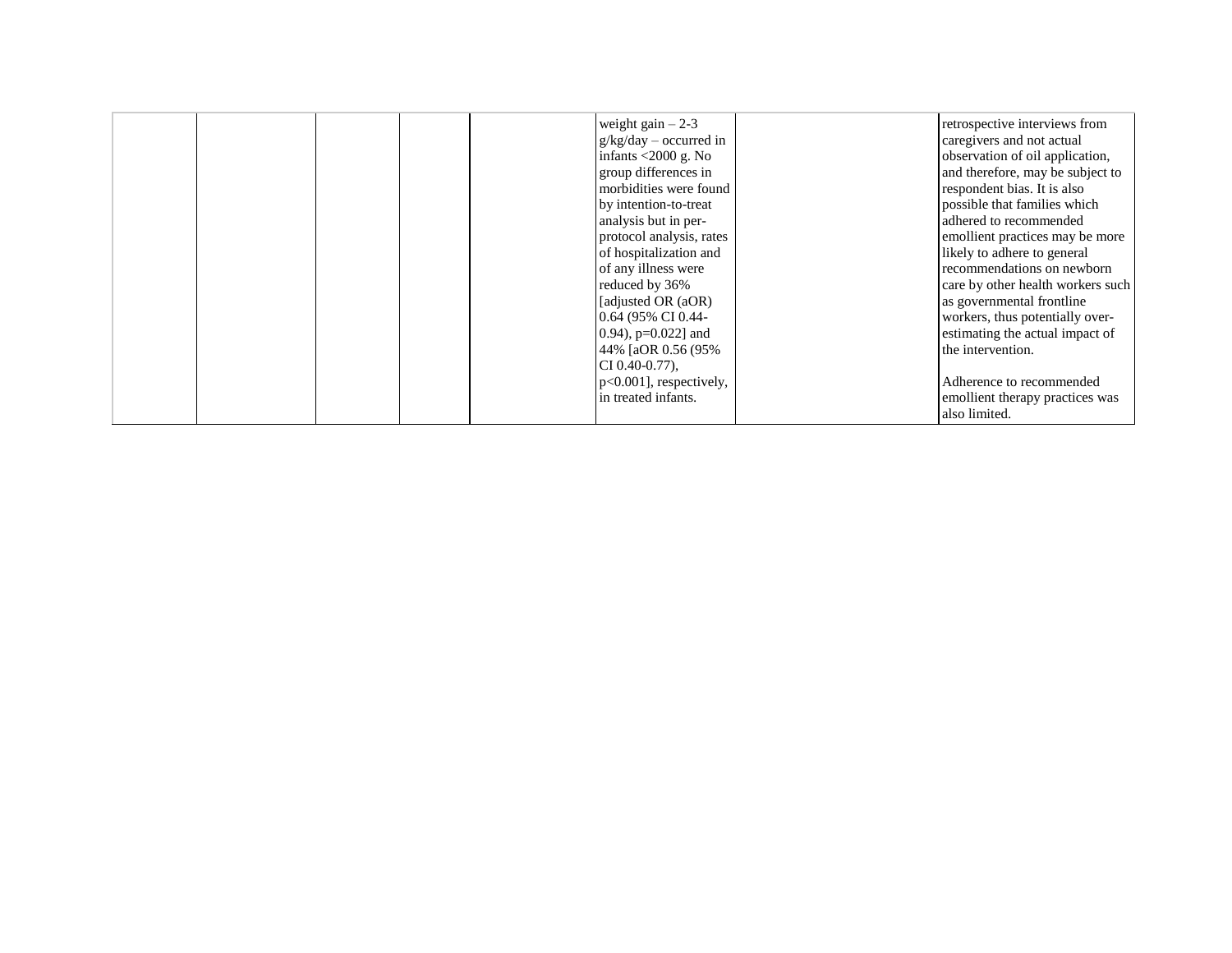#### Appendix Table S3A: Simulations for bi-modal design prior for infants <1500 g \* Prior Elicitation: Probability that emollient has no benefit above SoC is 34% for babies ≤1.5kg  $^{\ast}$  $^*$ \* Simulate values between 0 to 1 and assign to normal distribution if \* value  $\leq 0.34$  (no effect) or uniform distribution if value  $> 0.34$  (has effect)  $*$ : data weighted 1500g; do i=1 to  $1000000$ ; placebo =  $0.5$ ; \*assumes mortality rate for SoC is 50%;  $a=rand('uniform', 0, 1);$ if a LE  $0.34$  then prior=rand('normal',  $0.5$ ,  $0.005$ ); else prior=rand ('uniform', 0.25, 0.50); \*1-50% relative reduction equates to an absolute of 0.25-0.50 based on SoC mortality of 50%; output; end; run; data save sim. Prior 1500g; set weighted 1500g; run;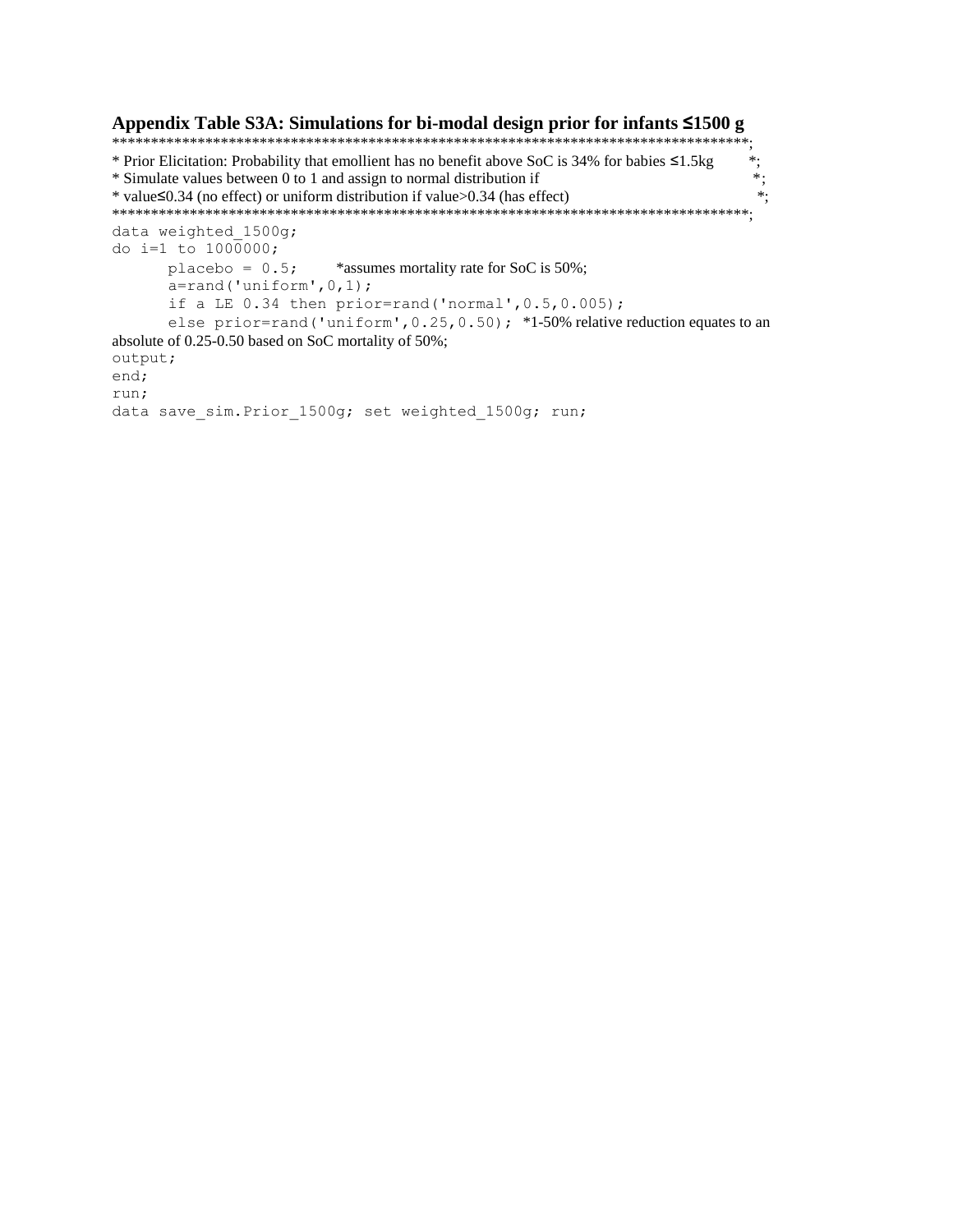#### Appendix Table S3B: Study trial simulations for infants  $\leq 1500$  g

\* Assurance calculations for 'Go' decision if neonatal mortality reduction >=15% \*.  $\ast$ : \* and assurance calculations for 'Consider' decision if reduction is 10-15% data assurance 1500g; set weighted  $1500q;$ Diff=placebo-prior;  $n = 526;$ \* n PER ARM;  $p1 =$ placebo;  $p2 = prior;$  $pbar = (p1+p2)/2;$  $se = sqrt(2*(pbar*(1-pbar)/n));$ z alpha =  $\text{probit}(0.5)$ ; z den=SQRT( $(p1*(1-p1))+(p2*(1-p2))$ ); z\_num\_15=(SQRT(n)) \* (p1-p2-0.075); \*15% relative reduction (of 0.5) equates to 0.075;  $z$  15=(z num 15/z den)-z alpha; \*The PROBNORM function returns the probability that an observation from the standard normal \*; \* distribution is less than or equal to x  $\ddot{\cdot}$ power 15 diff=probnorm(z 15); z num  $10 = (SQRT(n)) * (p1-p2-0.05)$ ; \* 10% relative reduction (of 0.5) equates to 0.05; z  $10 = (z$  num  $10/z$  den) -z alpha; \*The PROBNORM function returns the probability that an observation from the standard normal \*; \*distribution is less than or equal to x  $\ast$ ; power 10 diff=probnorm(z 10); assurance go=power 15 diff; assurance consider=power 10 diff-power 15 diff; run; PROC means data=assurance 1500g n mean; TITLE1 'Assurance for babies <= 1500g'; TITLE2 'Assuming 66% probability that emollient will have an effect above  $SOC$ '; TITLE3 'Emollient effect believed to result in a relative reduction of 1- $50\frac{6}{5}$ '; TITLE4 'Uniform distribution used to fit effect curve and Normal distribution to fit no effect curve'; VAR PRIOR p1 p2 assurance go assurance consider; RUN;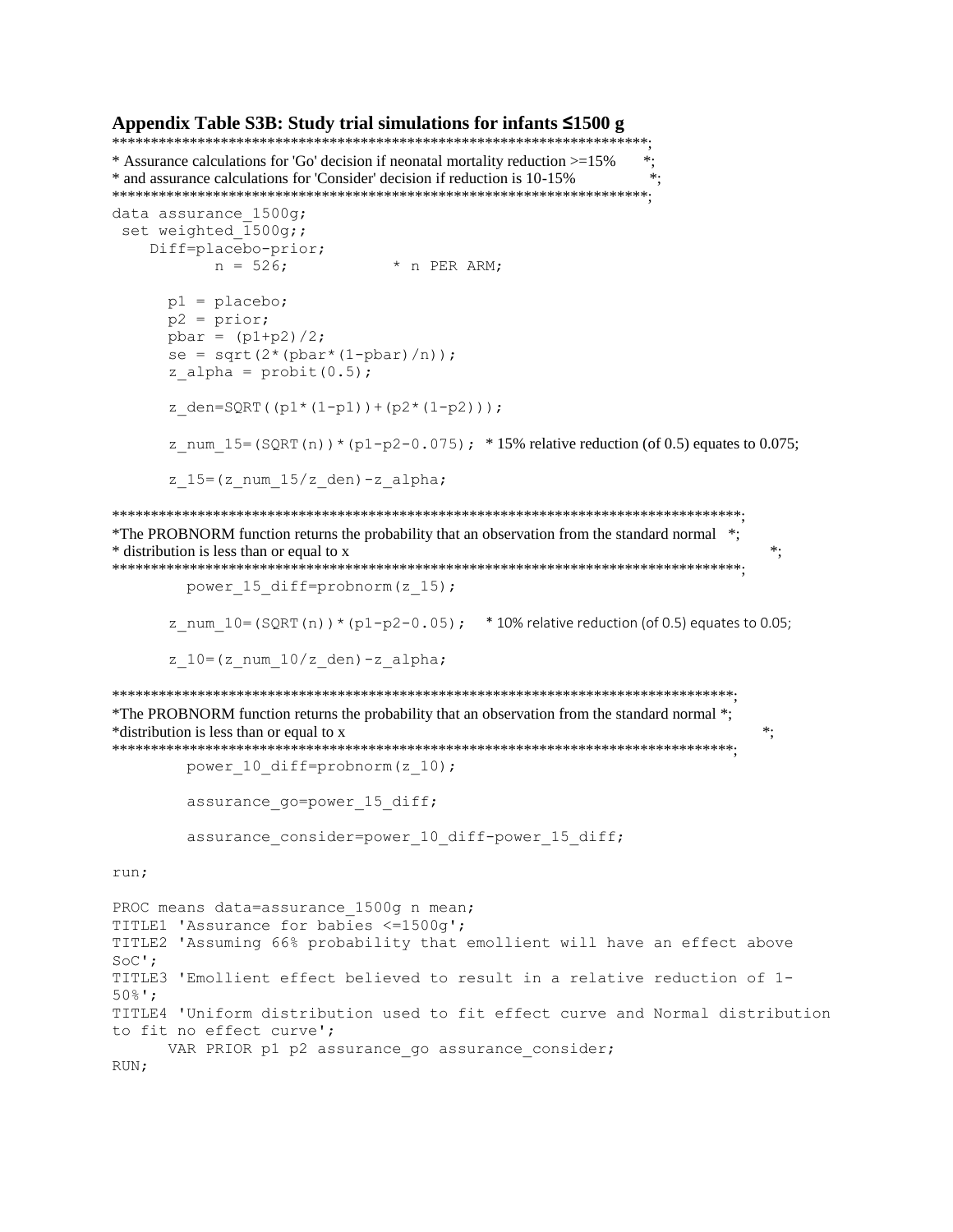### **Appendix Table S3C: Output for study trial simulations for infants ≤1500 g**

### Assurance for babies <= 1500g

### Assuming 66% probability that emollient will have an effect above SoC Emollient effect believed to result in a relative reduction of 1-50% Uniform distribution used to fit effect curve and Normal distribution to fit no effect curve

#### **The MEANS Procedure**

| <b>Variable</b>                          | Ν | <b>Mean</b>       |
|------------------------------------------|---|-------------------|
| prior                                    |   | 1000000 0.4158107 |
| p1                                       |   | 1000000 0.5000000 |
| p <sub>2</sub>                           |   | 1000000 0.4158107 |
| assurance go                             |   | 1000000 0.4743413 |
| assurance consider   1000000   0.0805216 |   |                   |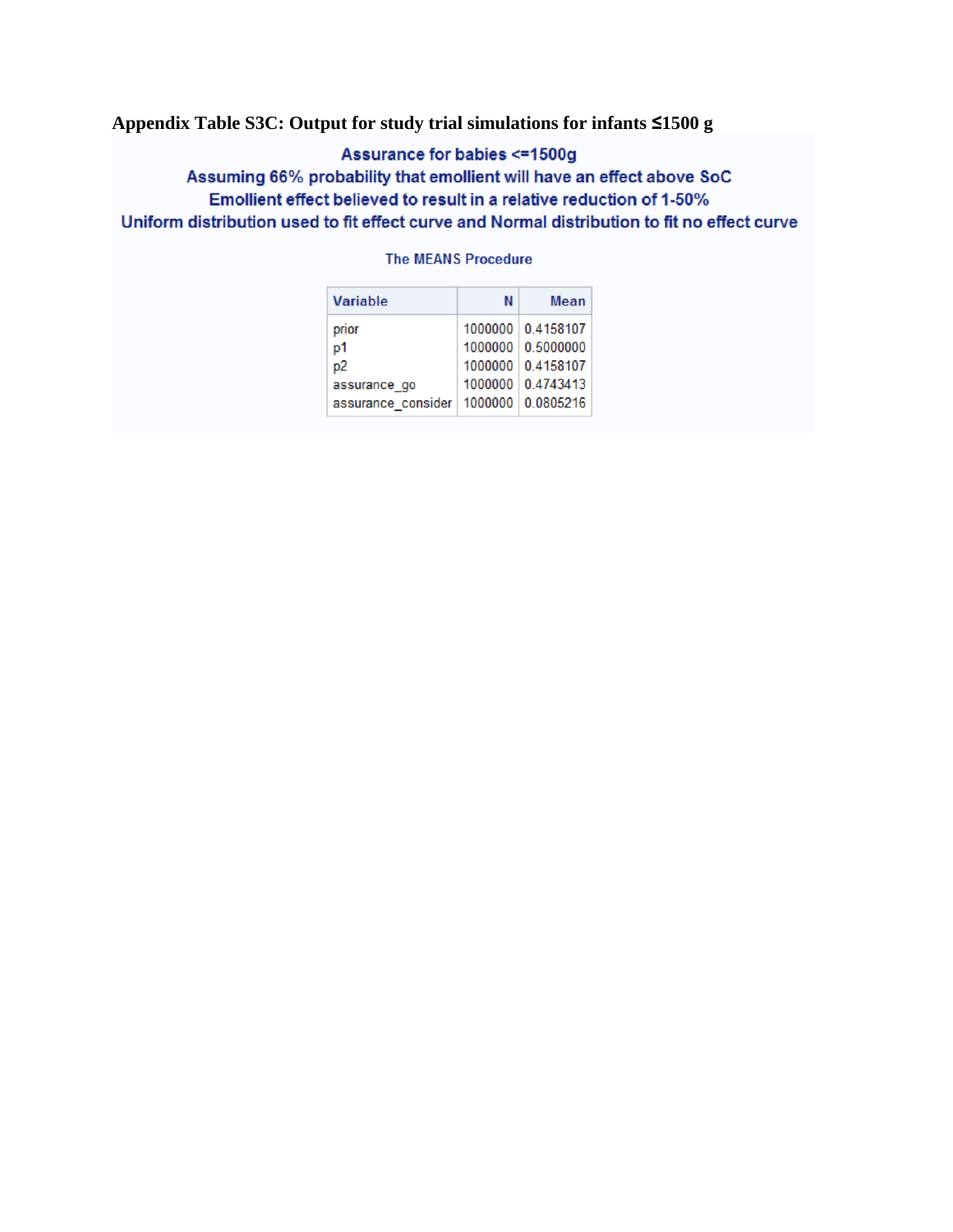```
Appendix Table S4A: Simulations for bi-modal design prior for infants ≤2000 g
* Prior Elicitation: Probability that emollient has no benefit above SoC is 52% for babies ≤2kg
                                                                      \ast:
                                                                       \ast,* Simulate values between 0 to 1 and assign to normal distribution if
                                                                       \ast:
* value \leq 0.52 (no effect) or uniform distribution if value > 0.52 (has effect)
data weighted 2000g;
do i=1 to 1000000;
      placebo = 0.3;*assumes mortality rate for SoC is 30%;
      a=rand('uniform', 0, 1);if a LE 0.52 then prior=rand('normal', 0.3, 0.005);
      else prior=rand ('uniform', 0.15, 0.30); *1-50% relative reduction equates to an absolute
of 0.15-0.30 based on SoC mortality of 30%;
output;
end;
run;
data save sim. Prior 2000g; set weighted 2000g; run;
```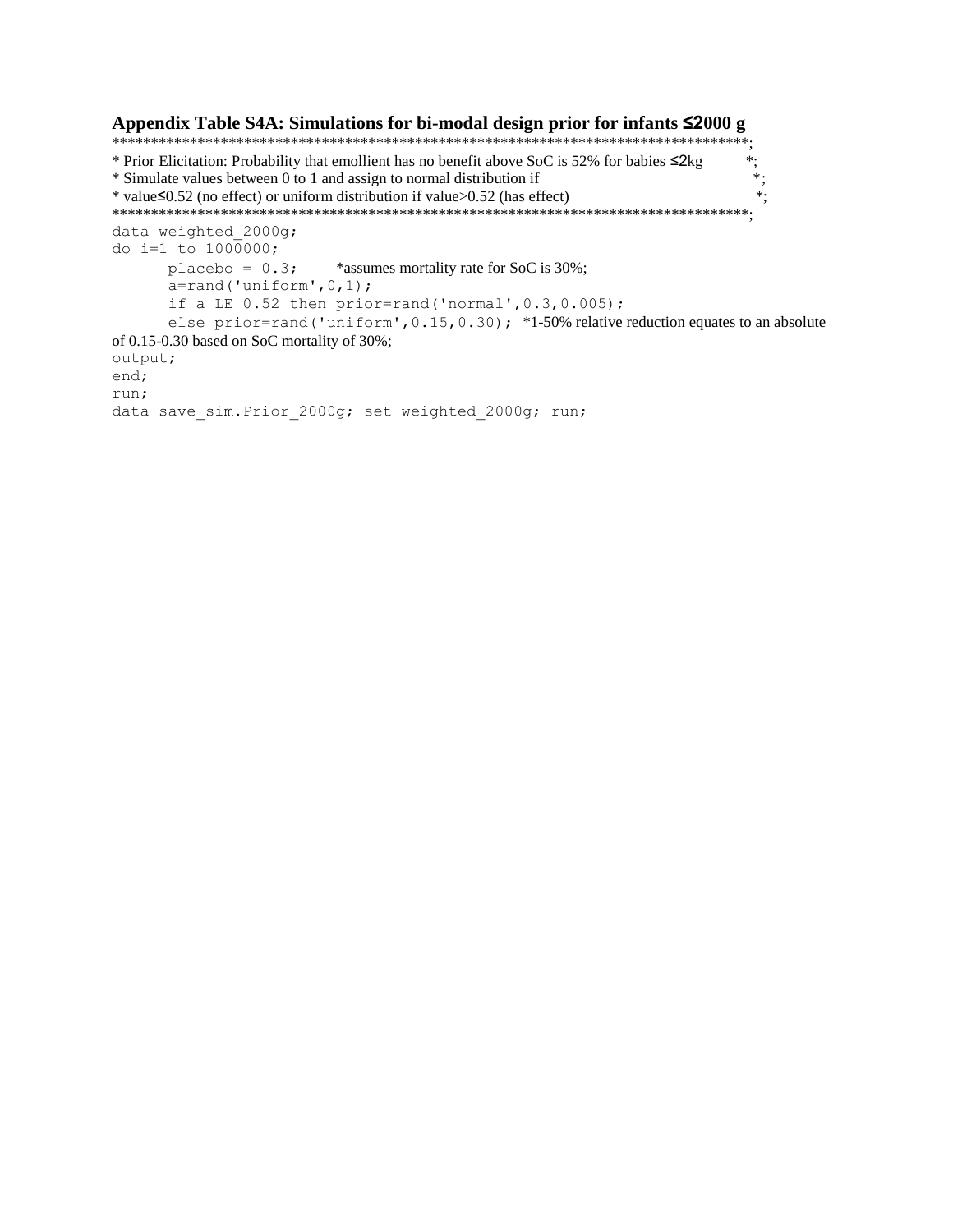#### Appendix Table S4B: Study trial simulations for infants  $\leq 2000$  g

```
* Assurance calculations for 'Go' decision if neonatal mortality reduction >=15%
                                                    *.
* and assurance calculations for 'Consider' decision if reduction is 10-15%
                                                    \ast.
data assurance 2000q;
set weighted 200g;;
       Diff=placebo-prior;
         n = 526;
                           * n per arm *;
     p1 = placebo;p2 = prior;pbar = (p1+p2)/2;se = sqrt(2*(pbar*(1-pbar)/n));z alpha = \text{probit}(0.5);
     z den=SQRT((p1*(1-p1))+(p2*(1-p2)));
     z num 15 = (SQRT(n)) * (p1-p2-0.045); * 15% relative reduction (of 0.3) equates to 0.045*;
     z 15=(z num 15/z den)-z alpha;
*The PROBNORM function returns the probability that an observation from the standard normal *;
* distribution is less than or equal to x
                                                                ^{\ast}power 15 diff=probnorm(z 15);
     z num 10 = (SQRT(n)) * (p1-p2-0.03); * 10% relative reduction (of 0.3) equates to 0.03*;
     z 10=(z num 10/z den)-z alpha;
*The PROBNORM function returns the probability that an observation from the standard normal *;
*distribution is less than or equal to x
                                                               \ddot{\cdot}power 10 diff=probnorm(z 10);
       assurance go=power 15 diff;
     assurance_consider=power_10_diff-power_15_diff;
run;
PROC means data=assurance 2000g n mean;
       TITLE1 'Assurance for babies <= 2000q';
       TITLE2 'Assuming 48% probability that emollient will have an effect
above SoC';
       TITLE3 'Emollient effect believed to result in a relative reduction
of 1 - 50 \frac{1}{2}:
       TITLE4 'Uniform distribution used to fit effect curve and Normal
distribution to fit no effect curve';
     VAR PRIOR p1 p2 assurance go assurance consider;
RUN;
```